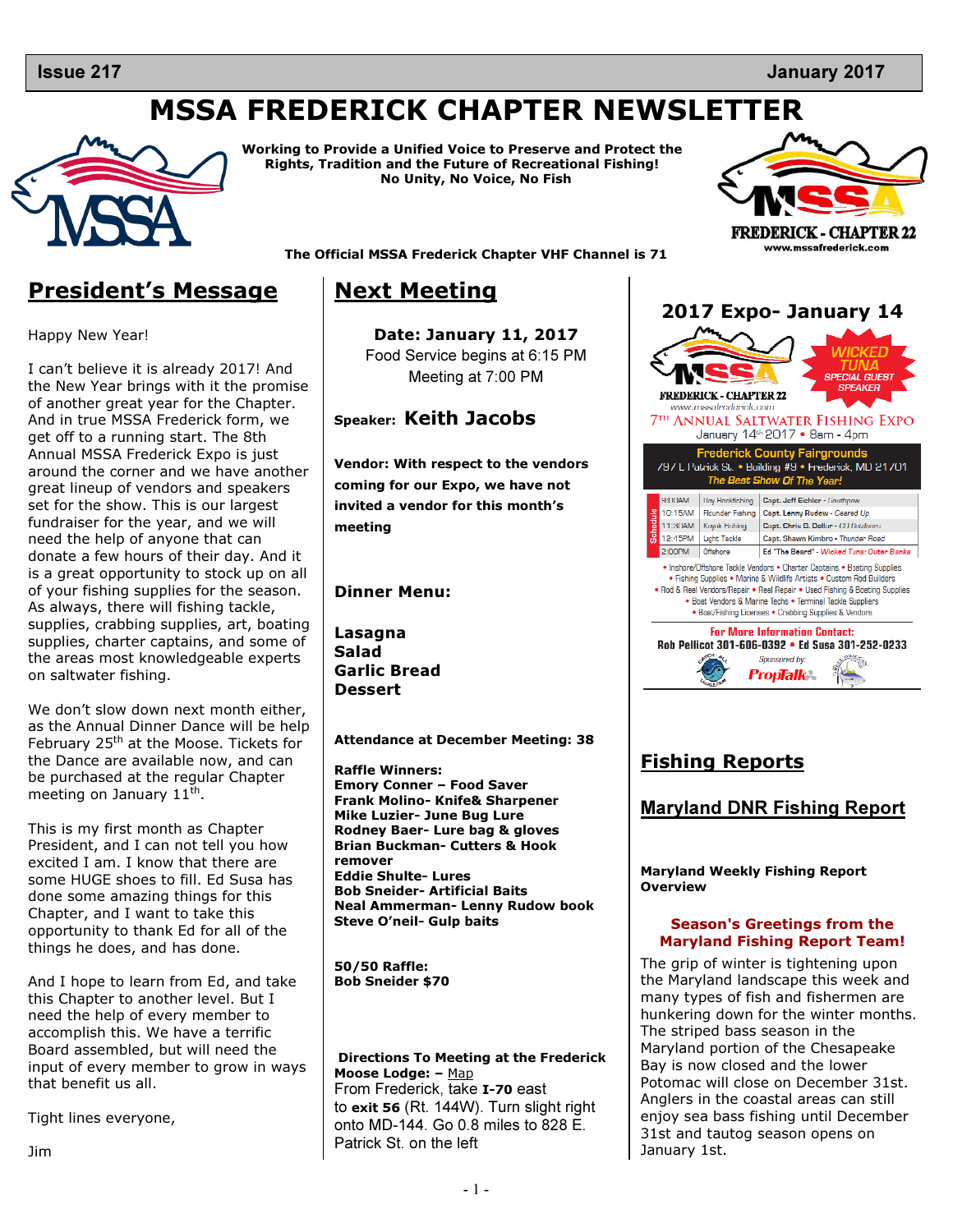### **Frederick Chapter No. 22 of the MSSA June 2015**

It is always exciting when various fishing and outdoor shows begin to occur in January and mark a good time to restock on lures and equipment. It is also a good time to reflect on equipment and swap out that line that served you so well through the past season and be ready for 2017. In short the winter months provide down time to get everything ready for the upcoming fishing seasons and a great time to reflect on what worked and what didn't. As in most outdoor adventures, preparation and planning leads to anticipation which adds greatly to the total experience. . Freshwater opportunities include fishing for chain pickerel, yellow perch in the tidal rivers along with largemouth bass that are holding close to deep structure. Walleye, yellow perch, smallmouth bass and trout are active in the western areas of the state and often provide fun fishing opportunities for those who are prepared for it.

The Fishing and Boating Services staff wish you a peaceful and happy holiday season with family and friends. The next fishing report will occur sometime in middle of January depending on fishing news and weather. Cold weather is in the forecast and although it can be troublesome to our day to day lives it holds the promise of ice fishing conditions at Deep Creek Lake and other western region impoundments.

## Virginia Beach Action

Weekly Sportfishing Rundown - Christmas Report 23 December 2016

When anglers are able to get out on the water, some very large rockfish await within Chesapeake Bay waters. Although the bite for these super-sized fish is rarely off the charts, consistent action with fish pushing to over 45 and 50-pounds caught this week, anglers are putting in their time hoping to land the big one.

These larger rockfish continue to come from the Eastern Shore side of the Bay, but boats do not need to travel quite as far to reach the fish this week. Boats are using eels drifted or slow-trolled on large bobbers and planers in anywhere from 25 to 40 feet of water near buoys

38 and 40A north of Plantation Light. But remember that the Bay striped bass season closes at the end of the month.

Tautog are still hitting well on most lower Bay wrecks and along the structure of the Chesapeake Bay Bridge Tunnel, where anglers are catching fish ranging to around 3 to 6-pounds. Nice tog are also beginning to respond on more coastal and offshore wrecks when boats can venture out to reach them. A few boats are making the run to these deeper wrecks in order to get in on the seabass action before the season closes at the end of the year. Folks are finding plenty of takers, with some seabass averaging to over four pounds. Flounder, trigger fish, and chopper bluefish are also a possibility on or near some of these same structures.

Speckled trout enthusiasts continue to find good action in most backwater locations, with Rudee, Lynnhaven, and Little Creek Inlets hosting catches of trout ranging mostly to around 18 to 21-inches. Casters are finding good luck using a variety of top water artificial lures, Mirrolures, and Gulp baits. Puppy drum are also a possibility in these same areas.

When anglers find a break in the weather, boats heading for the edge of the Norfolk Canyon are finding good hauls of blueline and golden tilefish, and grouper. Big bluefish and jumbo seabass are also a by-catch in these same deep areas, but dog fish will soon begin to overshadow most fishing efforts for deep droppers.

http://www.drjball.com

## Delaware Fishing Report Updated: Jan. 6, 2017

DELAWARE BAY Calls to my reporting stations determined what I expected: No one has been fishing due to the holiday season and the less than ideal weather. The weekend looks to be pretty cold and windy, but next week sees more moderate temperatures.

With bay water temperatures hovering around 40 degrees I don't think we will be seeing any rockfish and in fact it looks like the 2016 fall run is all over before it ever got started. While my friends in New Jersey had a fall for the record books, we were sabotaged by a polar vortex that hit just as the stripers were beginning to move into the lower bay. The sudden drop in air and water temperatures pushed the bait and fish into deeper water beyond the Three-Mile Limit. Looks like we will have to wait for the spring run. There should be some movement with white and yellow perch once the weather improves. Spillways are excellent locations for these fish as the water is deeper and less likely to change temperature as quickly as shallow water. The movement below the dam keeps the water well oxygenated and ice free. Small minnows on a jig head or earthworms will take both white and yellow perch.

**INSHORE OCEAN** Tog will be the primary target for boats sailing from Lewes and Indian River. Finding a day with light winds and moderate seas will be a larger problem than finding tog.

**INDIAN RIVER INLET** Tog will be the only game in town for inlet anglers. Soaking green crabs will be the best technique.

By Eric Burnley Sr.\*

# DNR in the News

#### Army Corps Resumes Oyster Restoration in Tred Avon River **Sanctuary**

December 15, 2016 Eight Acres Will Be Restored Using Aged Mixed **Shell** 

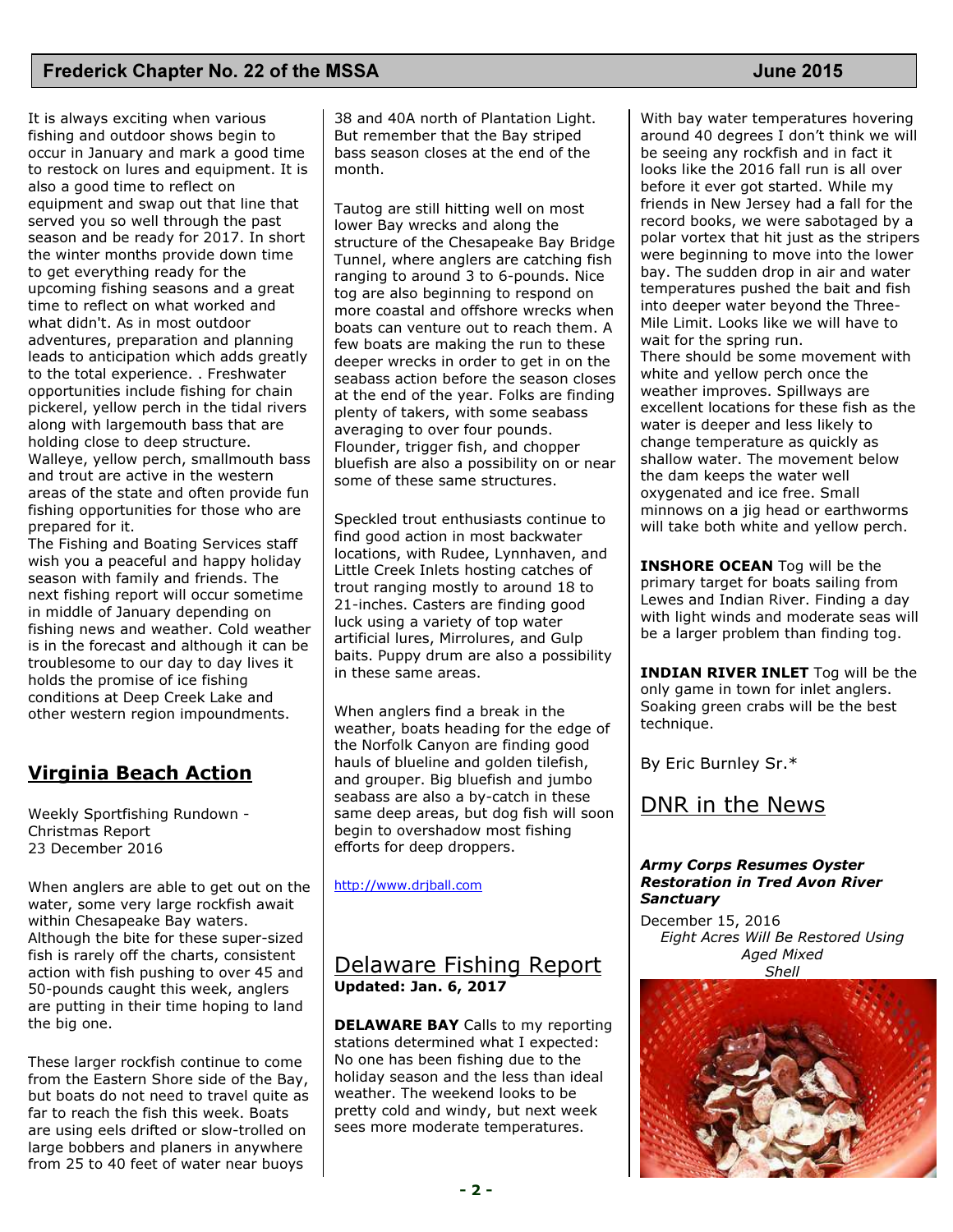#### From the U.S. Army Corps of Engineers, Baltimore District:

The U.S. Army Corps of Engineers, Baltimore District, resumed the construction of oyster reef in the Tred Avon River Oyster Sanctuary in Talbot County, Dec. 14, 2016.

The Corps awarded an approximately \$1-million contract Sept. 26, 2016, to Blue Forge LLC to construct the reefs. Blue Forge LLC is a Service-Disabled, Veteran-Owned Small Business. Eight acres of reef will be restored using aged mixed shell in water depths greater than 9 feet mean lower low water (MLLW). The mixed shell comes from processing plants in the mid-Atlantic region and is permitted to be imported and placed in the river. "Our team is excited to continue restoration work in the Tred Avon River to reach established oyster restoration goals," said Angie Sowers, Corps, Baltimore District integrated water resources management specialist. "Successful oyster restoration is a key component of overall Chesapeake Bay restoration efforts, and we look forward to continuing to work with all of our partners to ensure we are conducting restoration efforts as effectively and efficiently as possible."

So far, the restoration team comprised of the Maryland Department of Natural Resources, National Oceanic and Atmospheric Administration (NOAA), Oyster Recovery Partnership (ORP), National Fish and Wildlife Foundation and University of Maryland Center for Environmental Science has restored 16 acres of alternate substrate reefs in water depths between 9 to 20 feet MLLW in the Tred Avon River as well as placed spat-on-shell on 19 acres of existing oyster reef habitat. There is a total of 78 acres of reef restoration work identified in the Tred Avon River Oyster Restoration Tributary Plan, plus placement of spat-on-shell (baby oysters) on an additional 69 acres of existing low-density oyster reefs, for a total of 147 acres. The Corps also plans this winter to start the construction of an additional (up to) 10 acres in the sanctuary, primarily in water depths between 6.5 and 9 feet, based on the completion of an environmental assessment in November 2016 that found no significant impacts would occur from construction in waters at this depth.

Water depths above restored reefs will be reduced by 12 to 15 inches following placement of spat-on-shell on the constructed reefs. Quality-control procedures have been put in place to ensure that there is 6 feet of navigational clearance above all constructed reefs. No further direct navigational impacts are anticipated from the restoration work in the Tred Avon. No substrate will be placed within federally-maintained channels. NOAA will revise their navigational charts to reflect restoration areas and depths, and Blue Forge LLC will work with the U.S. Coast Guard to issue a Notice to Mariners.

The Maryland Department of Natural Resources' Oyster Advisory Commission, which is comprised of conservationists, government officials, scientists and watermen recommended Aug. 1, 2016, that the Corps and nonfederal sponsor Department of Natural Resources continue oyster restoration in the Tred Avon River after a delay was requested in December 2015 to review restoration progress. "The state is committed to the

Chesapeake Bay Watershed Agreement and the restoration of five tributaries for the ecological and economic benefit of all," said Maryland Natural Resources Secretary Mark Belton. "The department will continue to work with all of our partners and stakeholders, including watermen who work the water, to ensure that restoration is done in an open and transparent manner."

In September, the Corps also signed a five-year, \$700,000 agreement with ORP to coordinate monitoring efforts of the mixed-shell and rock constructed reefs in both Harris Creek and Tred Avon sanctuaries. ORP will be working collaboratively with the scientific community, divers and local watermen on the monitoring project to measure the status and condition of the restored oyster populations at these sites at three-year and six-year milestones. In addition to the Tred Avon River, Harris Creek and the Little Choptank River, the Department of Natural Resources anticipates selection of the next two tributaries for restoration in 2017. The goal is to restore 10 tributaries by 2025 – five in Maryland and five in Virginia. Harris Creek, the first sanctuary to be restored, was completed in 2015 and is considered

the largest restoration project of its kind in the world.

## Tips and Tricks

### Tautog Fishing

With tautog about the only game in town for saltwater anglers I thought I would share some of the things I have learned about catching these fish.

First, tog don't feed like most other fish. They are not ambush hunters like rockfish and flounder, and they don't nibble at a bait like croaker and spot. Tog graze along rocks, sunken ships or even shell beds crushing such things as mussels, barnacles or crabs. A tog will take food into his mouth only as far as his teeth, crush the shell, swallow the meat and spit the shell back out. This entire process takes less than a second.

I became aware of how fast a tog can eat while watching them at feeding time in the Virginia Beach Marine Aquarium. If you ever get the chance to visit an aquarium try to be there when the fish are being fed. If you pay attention you can learn a great deal about the things you are trying to catch.

Since a tog seldom has a piece of your bait inside his mouth, the use of a circle hook is not as effective as it is with most other fish. It is also highly unlikely that a tog will swallow a hook so releasing a short fish is not compromised and internal injury seldom occurs.

My choice for tog fishing is a Virginia style J hook. I use three feet of 50 pound mono line to tie a single-hook bottom rig by first tying a perfection loop at one end and a double surgeon's loop at the other. A second double surgeon's loop or a dropper loop is tied about three inches above the bottom loop. The running line attaches to the perfection loop, the sinker goes to the bottom surgeon's loop and my hook attaches to the dropper or second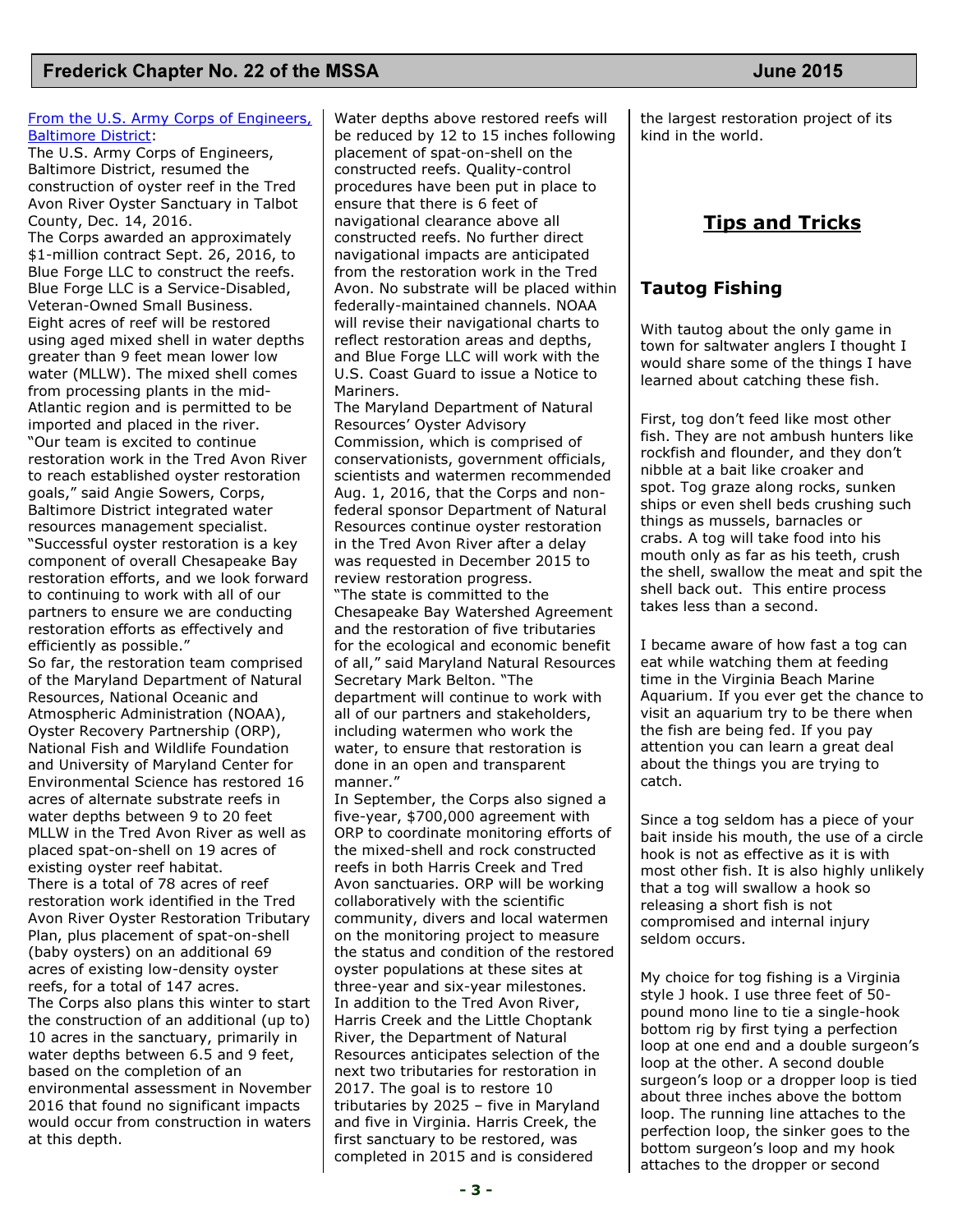### **Frederick Chapter No. 22 of the MSSA June 2015**

surgeon's loop. I will cut my bait to a size that I feel a tog can take in one bite. I don't want the fish to be nibbling away at the bait or pull it off the hook before the hook has a chance to come in contact with the tog.

Due to the need for sensitivity in order to feel the slightest tap from a tog, I use braided line. Any size from 40- to 60-pound test will do. I then tie a shocker of 50-pound mono to the end of the braid using an Albright knot. Tog live in some tough neighborhoods and braid does not have the abrasion resistance of mono.

While it is possible to catch tog with a spinning outfit, a conventional reel is a much better choice. It is easier to control the drop with a revolving spool reel and drag settings are easier to set than they are on a spinner. You want a very tight drag to keep the tog from taking your rig back into his hidey hole.

I like to use a heavy action rod when tog fishing, but have seen some pretty good anglers use a rod with a very soft tip. Here too you don't want to give a tog his head or he will get you attached to the structure.

\*Eric Burnley Sr. is a native Delawarean who has fished the waters of his home state for more than 60 years. He has been a full-time outdoor writer since 1978, with articles appearing in most national magazines as well as many regional publications. He has authored three books, Surf Fishing The Atlantic Coast ,The Ultimate Guide To Catching Striped Bass and Fishing Saltwater Baits.

## 2017 Chapter Officers

President: Jim Lorditch Phone: 443-277-5289 E-mail: jlorditch23@gmail.com

Senior Vice President: Rob Pellicot Phone: 301-606-0392 E-mail: r.pellicot@yahoo.com

> Secretary: Jodi Ammerman Phone: 240-723-0853

E-mail: jpammerman@aol.com

Treasurer: Chris Linetty Phone: 301-988-1305 E-mail: retiever@myactv.net

#### 2017 Board of Directors

Ed Susa (Membership Coordinator) Phone: 240-723-0853 E-mail: esusa@customcourier.net

Jim Bremer (Social Media Coordinator) Phone: 301-728-7853 E-mail: jbremer@fgmc.com

> Bobby Hurt (Prize Coordinator) Phone: 301-740-0910 Email:itbquik1@yahoo.com

 Bob Pellicot – Phone: 301-606-6200 E-Mail: rpellicot@shockleyhonda.com

Cathy Gunder 717-917-9825 Email:catgunder@hotmail.com

Walt Shaw – Phone: 301-662-4481 E-Mail: bub5635@comcast.net

Neal Ammerman – Phone: 240-832-3671 E-mail: apishinika@aol.com

Chris Conway – Phone: 301-704-4196 E-mail: twitty044@yahoo.com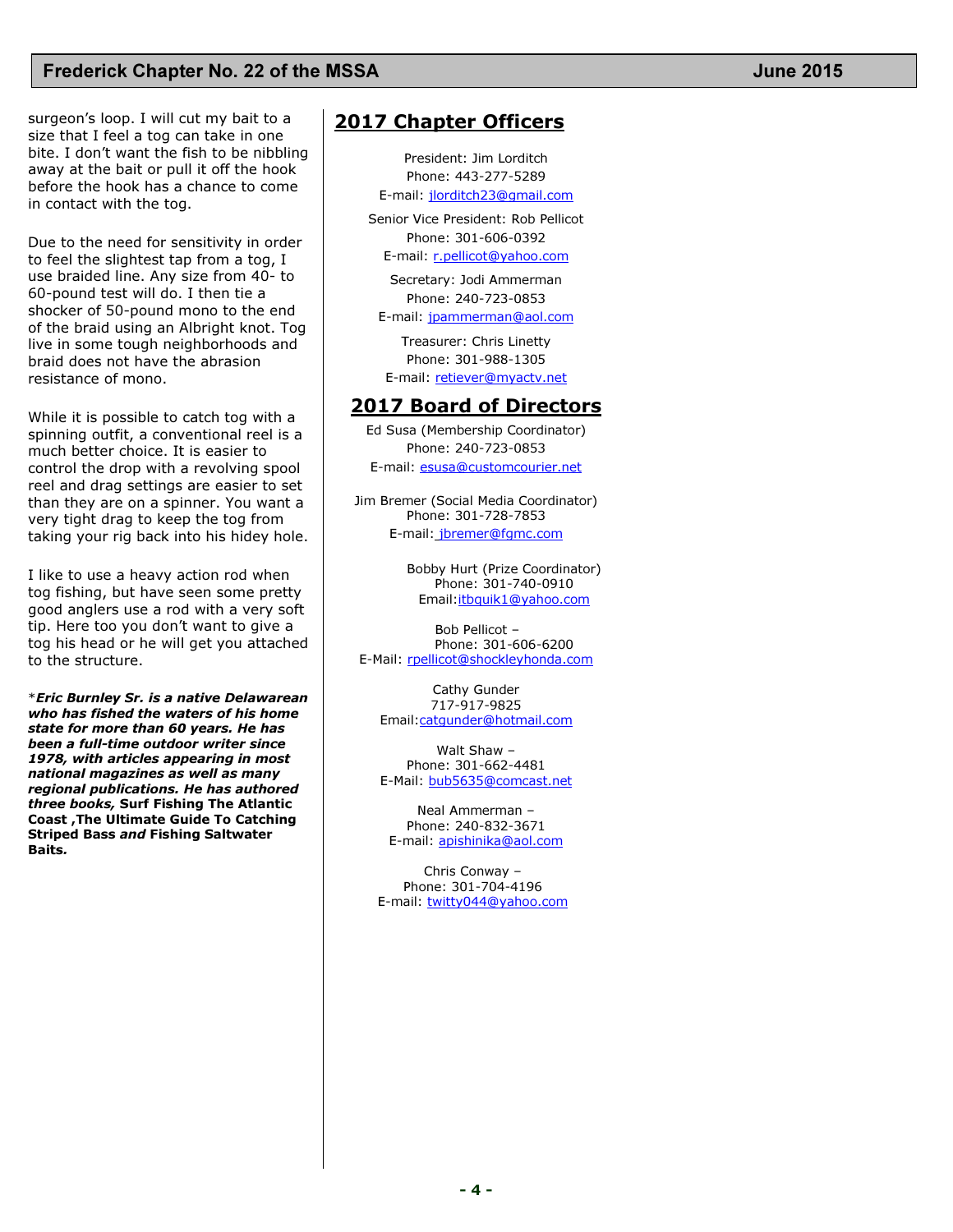#### FREDERICK MSSA CHAPTER – 2016 CALENDAR OF EVENTS

www.mssafrederick.com

| <b>JANUARY</b>   | 13<br>16<br>20<br>23<br>28-31                 | - Frederick Meeting<br>- Fredrick Chapter Fishing Expo - Frederick Fair Grounds<br>- Frederick Board Meeting<br>- Tri State Marine Flea Market - Deale MD<br>- Baltimore Boat Show - Baltimore Convention Center                                                                               |
|------------------|-----------------------------------------------|------------------------------------------------------------------------------------------------------------------------------------------------------------------------------------------------------------------------------------------------------------------------------------------------|
| <b>FEBRUARY</b>  | 10<br>$13 - 14$<br>17<br>27<br>27<br>27       | - Frederick Meeting<br>- Pasadena Flea Market - Earleigh Heights Fire Co, Pasadena, MD<br>- Frederick Board Meeting<br>- Saltwater Fishing Expo Annapolis Elks #622 - Edgewater MD<br>- Dorchester County Flea Market - American Legion Cambridge, MD<br>- Dinner Dance - Frederick Moose Club |
| <b>MARCH</b>     | 9<br>16<br>26-27                              | - Frederick Meeting<br>- Frederick Board Meeting<br>19-20 - Essex/Middle River Flea Market<br>- Southern MD Fishing Fair - Solomons Fire Hall                                                                                                                                                  |
| <b>APRIL</b>     | $2 - 3$<br>13<br>16<br>20<br>$29-1$<br>$29-1$ | - Southern MD Fishing Fair - Solomons Fire Hall<br>- Frederick Meeting<br>- Opening Day - Striped Bass Season<br>- Frederick Board Meeting<br>- Frederick Chapter Spring Rockfish Tournament- Solomons<br>- 33rd Annual MSSA Spring Tournament                                                 |
| <b>MAY</b>       | 11<br>18<br>$20 - 22$                         | - Frederick Meeting<br>- Frederick Board Meeting<br>- Frederick Chapter Flounder Tournament - Chincoteague                                                                                                                                                                                     |
| <b>JUNE</b>      | 8<br>15<br>17-19                              | - Frederick Meeting<br>- Frederick Board Meeting<br>- 27th Annual MSSA Tunament - Ocean City. Chincoteague,<br>Wachapreague, and Indian River Inlet                                                                                                                                            |
| <b>JULY</b>      | $8 - 10$<br>13<br>20                          | - Frederick Chapter Cobia Tournament in Kiptopeke, VA<br>- Frederick Meeting<br>- Frederick Board Meeting                                                                                                                                                                                      |
| <b>AUGUST</b>    | 10<br>17<br>27                                | - Frederick Meeting<br>- Frederick Board Meeting<br>- Chapter Crab Feast and Picnic                                                                                                                                                                                                            |
| <b>SEPTEMBER</b> | 14<br>$17 - 18$<br>21                         | - Frederick Meeting<br>- 6 <sup>th</sup> Annual Mid Atlantic Flounder Tournament – OC, Chincoteague, DE<br>- Frederick Board Meeting                                                                                                                                                           |
| <b>OCTOBER</b>   | $1 - 8$<br>12 <sub>2</sub><br>19              | - Frederick Chapter North Carolina King Mackerel Tournament<br>- Frederick Meeting<br>- Frederick Board Meeting                                                                                                                                                                                |
| <b>NOVEMBER</b>  | 9<br>16<br>$18 - 20$                          | - Frederick Meeting<br>- Frederick Board Meeting<br>- 24 <sup>th</sup> Annual MSSA Fall Tournament - Fish 2 of 3                                                                                                                                                                               |
| <b>DECEMBER</b>  | 14<br>21                                      | - Frederick Meeting<br>- Frederick Board Meeting                                                                                                                                                                                                                                               |